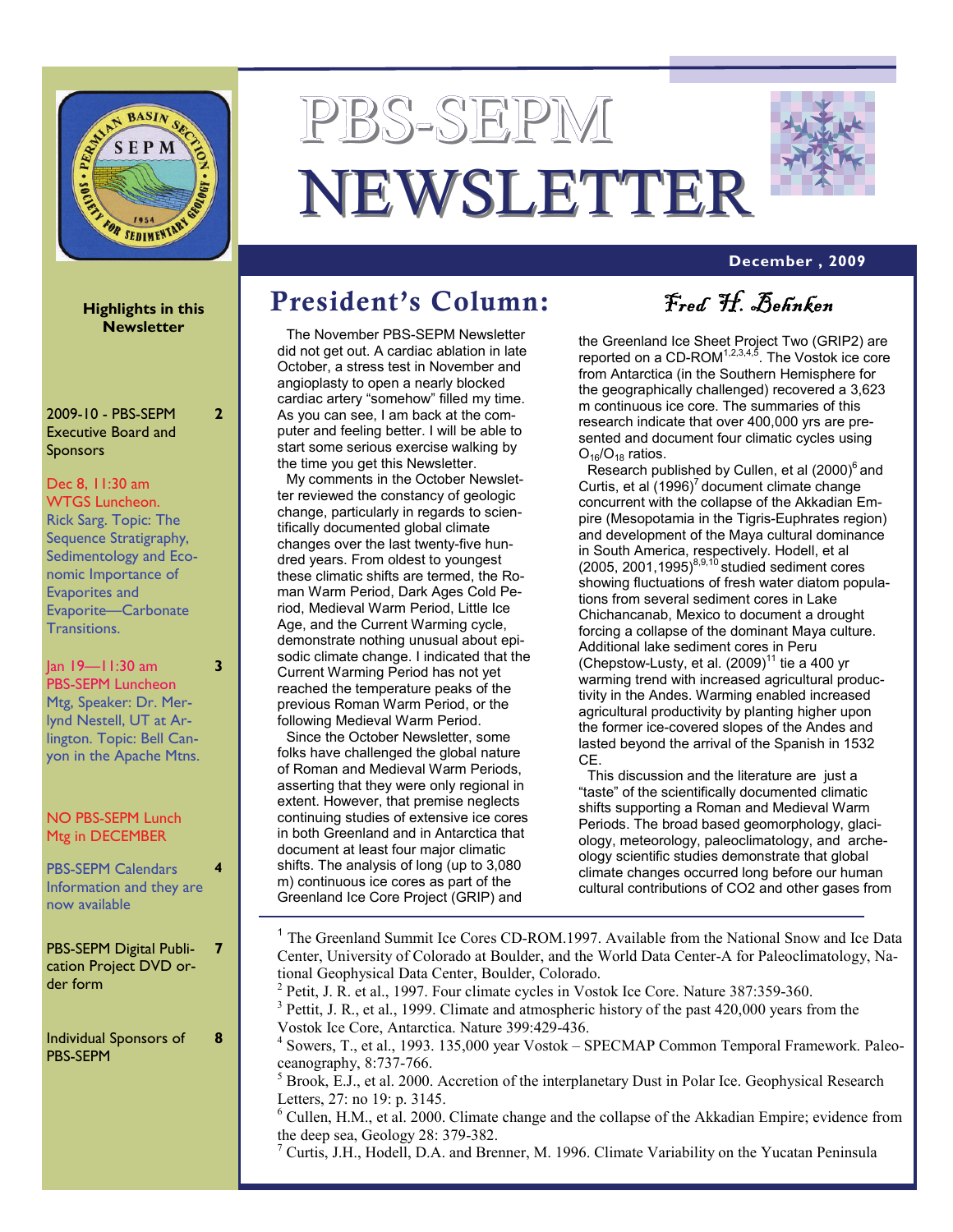*"In a time of universal deceit, telling the truth is a revolutionary act" George Orwell (1903-1950)* 

### PBS-SEPM Executive Board (2009-2010)

| <b>President:</b>             | Fred H. Behnken  | fred_behnken@kindermorgan.com                 | 688-2344 |
|-------------------------------|------------------|-----------------------------------------------|----------|
| <b>President Elect:</b>       | Teri McGuigan    | tmcguigan $\log$ suddenlink.net               | 770-7099 |
| <b>First Vice President:</b>  |                  | David M. Thomas III dthomas@treyresources.net | 570-6898 |
| <b>Second Vice President:</b> | Robert Nail      | rnail@stmaryland.com                          | 688-1708 |
| Treasurer:                    | James L. Hawkins | jhawkins@midland.oilfield.slb.com             | 571-4626 |
| Secretary:                    | Cindy E. Bowden  | cindy bowden@kindermorgan.com                 | 688-3785 |
| <b>Executive Director:</b>    | Paula Mitchell   | wtgs@wtgs.org                                 | 683-1573 |

*Do you have an idea for an interesting luncheon talk? Have a core workshop you'd like to present? Have*  some suggestions on how PBS-SEPM can better serve the geologic community? Just click on the e-mail above *and drop us a note—your PBS-SEPM Executive Board would love to hear from you!* 

# Corporate Sponsorships (2009-2010)

If you are interested in a sponsorship opportunity, please call Paula Mitchell for more details at (432) 683- 1573.









*PBS-SEPM is grateful for the generosity of these corporate sponsors !* 

*Wagner & Brown, Ltd.*



Your Corporate Logo could be here. Your logo will be on the website, in every newsletter, on the Power Point shown prior to every luncheon and in the calendar credits for one year June to May.

### **References Continued from page 1**

(Mexico) during the last 3500 years, and implications for Maya cultural evolution. Quaternary Research 46: 37-47.  $8$  Hodell, D.A., Brenner, M. and Curtis, J.H. 2005. Terminal Classic drought in the northern Maya Lowlands inferred from multiple sediment cores in Lake Chichancanab (Mexico). Quaternary Science Reviews 24: 1413-1427. <sup>9</sup> Hodell, D.A., Brenner, M., Curtis, J.H., and Guilderson, T. 2001. Solar forcing of drought frequency in the Maya low-

lands. Science 292: 1367-1370.

 $^{10}$  Hodell, D.A., Curtis, J.H. and Brenner, M. 1995. Possible role of climate in the collapse of the Classic Maya Civilization. Nature 375: 391-394.

 $<sup>11</sup>$  Chepstow-Lusty, A.J., et al., 2009. Putting the rise of the Inca Empire within a climatic and land management context.</sup> Climate of the .Past, 5:375-388. [an interactive open access journal of the European Geosciences Union, http://www.climpast.net/volumes\_and\_issues.html ]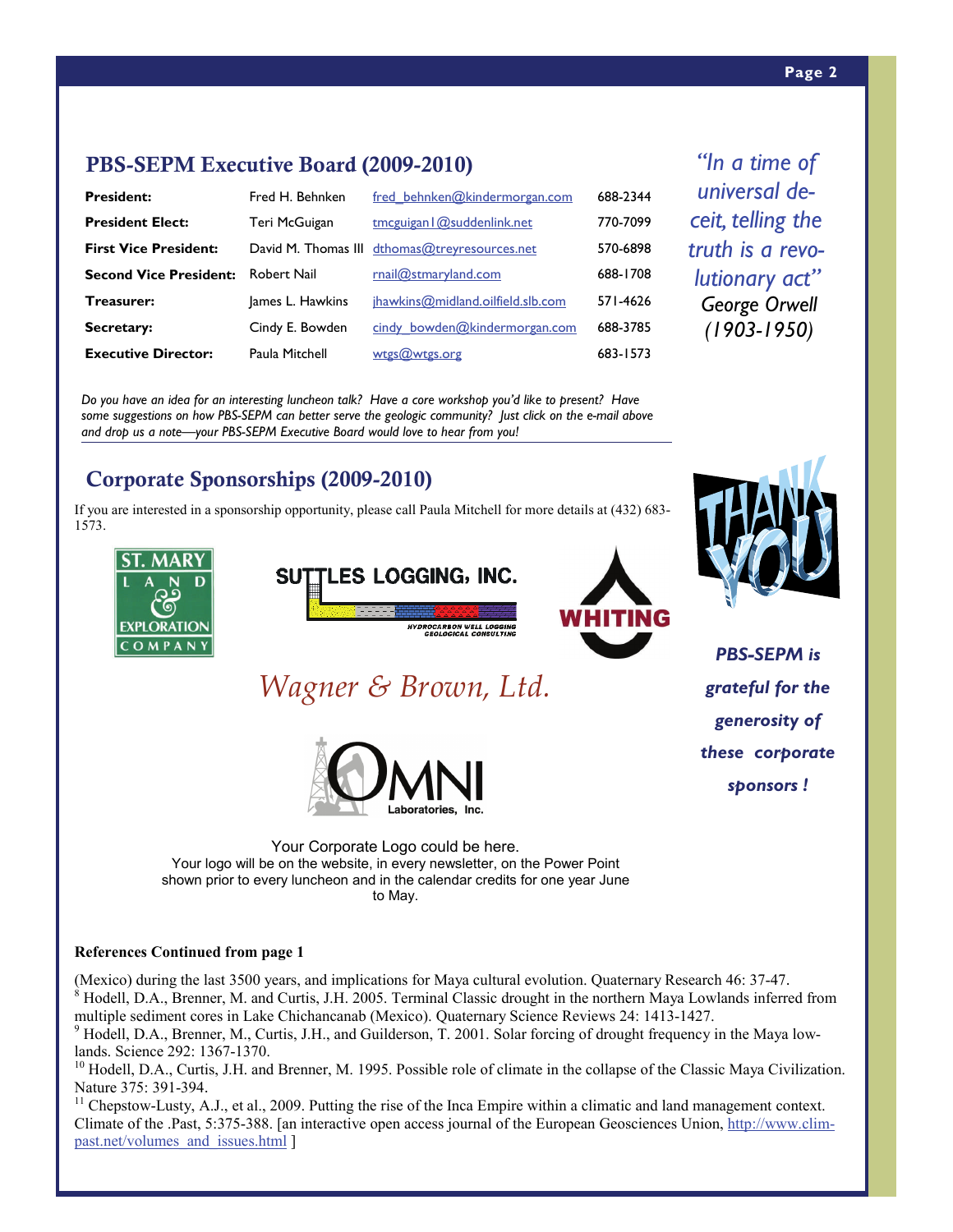### NO PBS-SEPM Luncheon Talk In December

### PBS-SEPM Luncheon Talk: January 19, 2010

TITLE: The Bell Canyon (Capitanian, Guadalupian, Middle Permian) in the Apache Mountains: Its Biostratigraphy and Problems in Correlation.

SPEAKER: George El-kaseeh (WesternGeco-Schlumberger; Houston, TX) Arlington, TX SPEAKER: Dr. Merlynd K. Nestell, Dept. of Earth and Environmental Sciences, UT at

ABSTRACT: The six members (Hegler, Pinery, Rader, McCombs, Lamar Limestone, and Reef **TEUTTWICH:** The SIX members (Figer, Finer, Figere, Figer, Figerman, Lamar Emicstone, and Reef<br>Trail) of the Bell Canyon Formation (Capitanian, Upper Guadalupian, Middle Permian) were established in the Guadalupe Mountains of West Texas. The recognition of these members and their corresponding name usage away from this area (e.g., in the Apache or Glass Mountains) is certainly questionable. The most biostratigraphically useful fossils for the correlation of these members to other areas are conodonts, foraminifers (in particular, fusulinaceans) and radiolarians. In the Guadalupe Mountains Middle Permian Stratotype section, the lower boundary of the Capitadifferent to Capitanian *J.* postserrata found in the upper part of the Pinery Member near the top of a prominent topographic feature known as Nipple Hill and within Guadalupe Mountains National Park. This conodont species transition has recently been found in strata in the Apache Mountains. Extensive bed by bed sampling of the carbonate units in a number of stratigraphic sections in the Apache Mountains has established a conodont succession in strata that are biostratigraphically allels the conodont succession known from the Middle Permian stratotype area. However, the Interfaces present in these sections in the Apache Mountains do not allow the straightforward ntholities present in these sections in the riplant ribundants as not allow the straightor ward debris in the Bell Canyon succession in the Apache Mountains have been considered as "Rader slides" like the well known one in the Guadalupe Mountains, but they are clearly not the same. For example, a thick debris slide at the base of a Reef Trail equivalent succession (based on conoa well known marker for the Reef Trail Member in the Guadalupe Mountains. This Reef Trail equivalent succession contains the conodont species *Clarkina postbitteri hongshuiensis* in the uppermost part, a species that marks the very end of the Guadalupian succession at the Chinese GSSP section. Two student theses that produced geologic maps of two several square mile areas on the east and west sides of FM 2185 in the Apache Mountains have recently been completed by the east and west sides of FM 2185 in the Apache Mountains have recently been completed by the east and west sides of 1112105 in the Apache Flodinants have recently been completed by the<br>University of Texas at Arlington graduate students Walter Kennedy and Michael Sweatt. This project has revealed that the debris flows in the Bell Canyon Formation sequence in the Apache as a basis for mapping and also serve as reliable markers for revealing the correct succession of<br>Rell Canyon ase strata nian (GSSP) has been defined at a changeover from the Wordian conodont species *Jinogondolella*  equivalent to the Hegler through Reef Trail Members of the Bell Canyon Formation and that pardonts and the fusulinaceans *Paraboultonia splendens*) contains in clasts the fusulinacean *P. splendens*, Mountains (with proper conodont control of the intervening carbonate successions) can be used Bell Canyon age strata.

# BIO: Merlynd K. Nestell, Ph. D

ronmental Sciences) departments at The University of Texas at Arlington. My mathematical interest centers on integral equations and their applications and my geological interest has focused primarily on the biostratigraphy of accreted terranes in the Pacific Northwest with emphasis on the distribution of conodonts and fusulinids. For the past 10 years, I have been working with Galina Pronina Nestell on Middle and Late Permian for amilimer faunas from the Crimea, Grece, i vortir Caucasus, and vvest rexas. In the past few years, Galina<br>and I have been working on the integration of the biostratigraphic data concerning foraminifers, conodonts, and radiolarians present in strata of the Bell Canyon Formation (late Middle Permian) and its stratigraphic and radiolarians present in strata of the Bell Canyon Formation (late Middle Permian) and its stratigraphic the Lower Permian of Kansas with Darwin Boardman (Oklahoma State) and Bruce Wardlaw (USGS) (Sequence stratigraphy and conodont taxonomy and biostratigraphy of Late Carboniferous and Early Permian<br>strate in Mid Continent North America) is in press at the Kanses Coological Survey for publisation. Many of of during the some field that the first method, is in pressure the runners cooregient carrely for publication. Thany or<br>Imy former graduate students have worked on stratigraphic problems relating to the Middle-Upper Pennsy For the past 30 years, I have held a joint appointment in the Mathematics and Geology (now Earth and Enviforaminifer faunas from the Crimea, Grece, North Caucasus, and West Texas. In the past few years, Galina equivalents in the Guadalupe and Apache mountains. A long monograph on the conodont biostratigraphy of strata in Mid-Continent North America) is in press at the Kansas Geological Survey for publication. Many of nian and Lower Permian strata in north-central Texas. Currently (2008), I have two students, M. Sweatt working on Permian rocks in the Apache Mountains, and C. Leyva working on Pennsylvanian (Virgilian) rocks in North Central Texas.

*"You can fool too many of the people too much of the time" James Thurber, (1894—1961) New Yorker, Apr.* 

*29, 1939, "The owl who was God"* 

*"About the time we think we can make ends meet, someone moves the ends." Herbert Hoover (1874-1964)*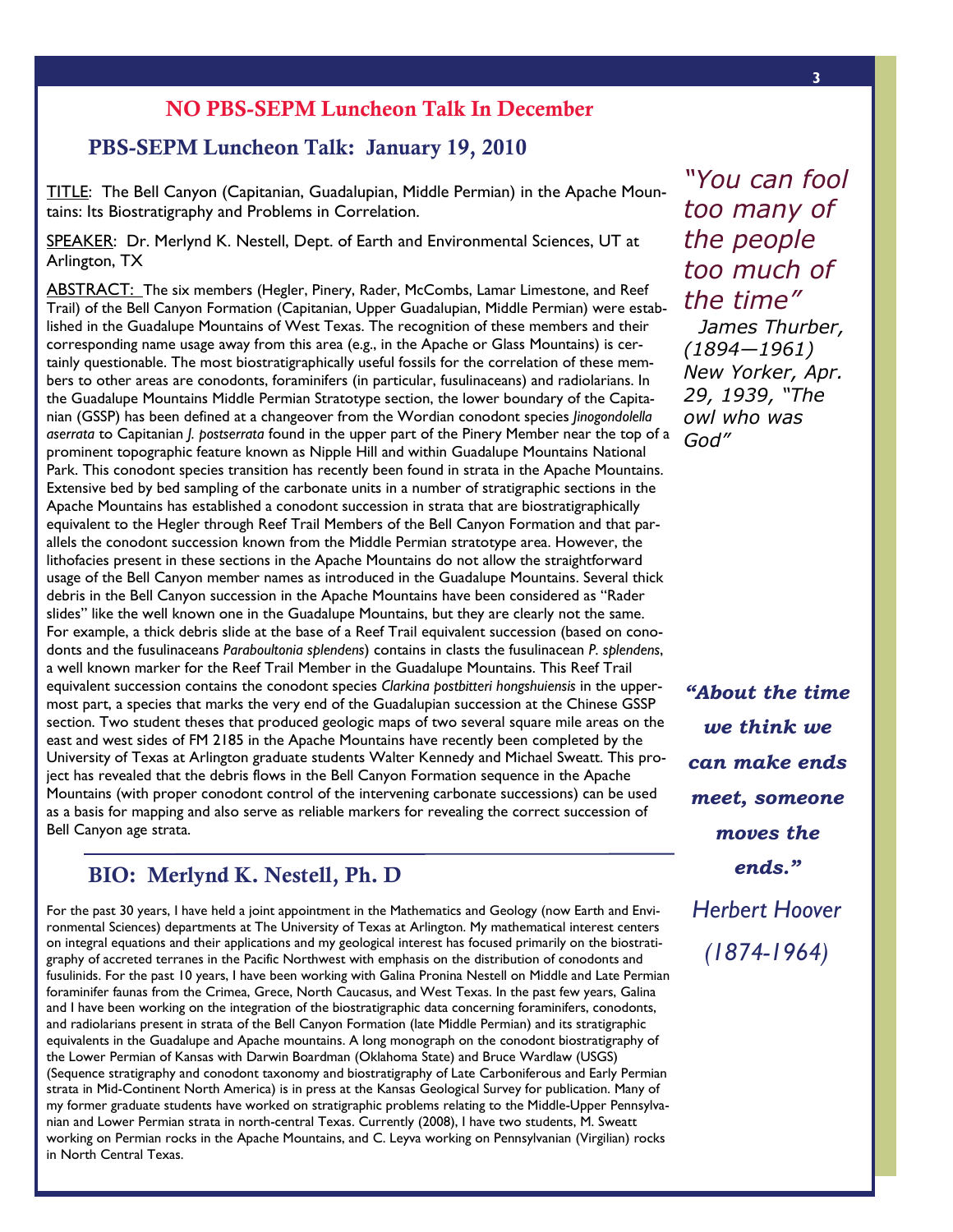

# **PBS-SEPM 2010 CALENDAR ORDER FORM**

### CALENDARS ARE NOW AVAILABLE FOR PURCHASE!!  $\overline{\phantom{a}}$

This is the third year for the PBS‐SEPM West Texas calendar and the first year for members to show off their photography in a photo contest. We had an excellent turnout as over 100 photos were entered into  $\frac{1}{2}$  context making it year difficult to choose the  $\Omega$  that made the calendar the contest making it very difficult to choose the 13 that made the calendar.

There is a special volume discount available – one free calendar for every 5 that are purchased. The calendars are 8.5x11" (folds out to 11x17") and are offered at the same price of \$15.00 / calendar.

ogy that minimizes battery management logistics and environmental footprint. In areas of high daylight, *field cube to be produced within a few*  the excess solar power is used to reach properties for the conventional batteries for backup power and nighta portion of the proceeds from the calendar sales are dedicated to the financial aid of full-time geoscience SEPM to serve the professional geologic community with excellence, but also Is an investment in the  $\mathcal{L}_{\text{t}}$ lives of future geoscience professionals. *days of acquisition"*  The calendar helps to support educational programs offered by PBS‐SEPM, a non‐profit organization, and college majors wanting to attend PBS‐SEPM sponsored events. So each dollar spent not only helps PBS‐

Real-time quality control and in-field data processing In the gration and processing through the  $\mathcal{L}_\mathcal{A}$ Complete the for below to order PBS‐SEPM 2010 Calendar:

Special Volume Discount: Buy 5, get 1 free [6 calendars for \$75.00 plus \$4.00 shipping and handling per bundle of 6] Member / Non‐Member Price: \$15.00 plus \$3.00 shipping and handling per calendar

|                                                                                                                                                                              | Quantity: Will pick up calendar(s) at WTGS Office (Y/N)? |                                                                                                      |  |  |
|------------------------------------------------------------------------------------------------------------------------------------------------------------------------------|----------------------------------------------------------|------------------------------------------------------------------------------------------------------|--|--|
| $Sub-Total$ \$                                                                                                                                                               |                                                          |                                                                                                      |  |  |
|                                                                                                                                                                              |                                                          | Shipping: \$ [N/A if picking up at WTGS office; otherwise \$3.00 / calendar or \$4.00 / bundle of 6] |  |  |
| Total: $\frac{1}{2}$                                                                                                                                                         |                                                          |                                                                                                      |  |  |
|                                                                                                                                                                              |                                                          |                                                                                                      |  |  |
|                                                                                                                                                                              |                                                          |                                                                                                      |  |  |
|                                                                                                                                                                              |                                                          |                                                                                                      |  |  |
| Payment: check, cash or credit card<br>$( )$ l authorize you to charge the above to my:<br>() Master Card () Visa () American Express<br>Exp Date:__________________________ |                                                          |                                                                                                      |  |  |
|                                                                                                                                                                              |                                                          | Signature: Management of the Signature:                                                              |  |  |
| Make checks payable to PBS-SEPM.<br>Credit card orders may be faxed to (432) 686-7827.                                                                                       |                                                          |                                                                                                      |  |  |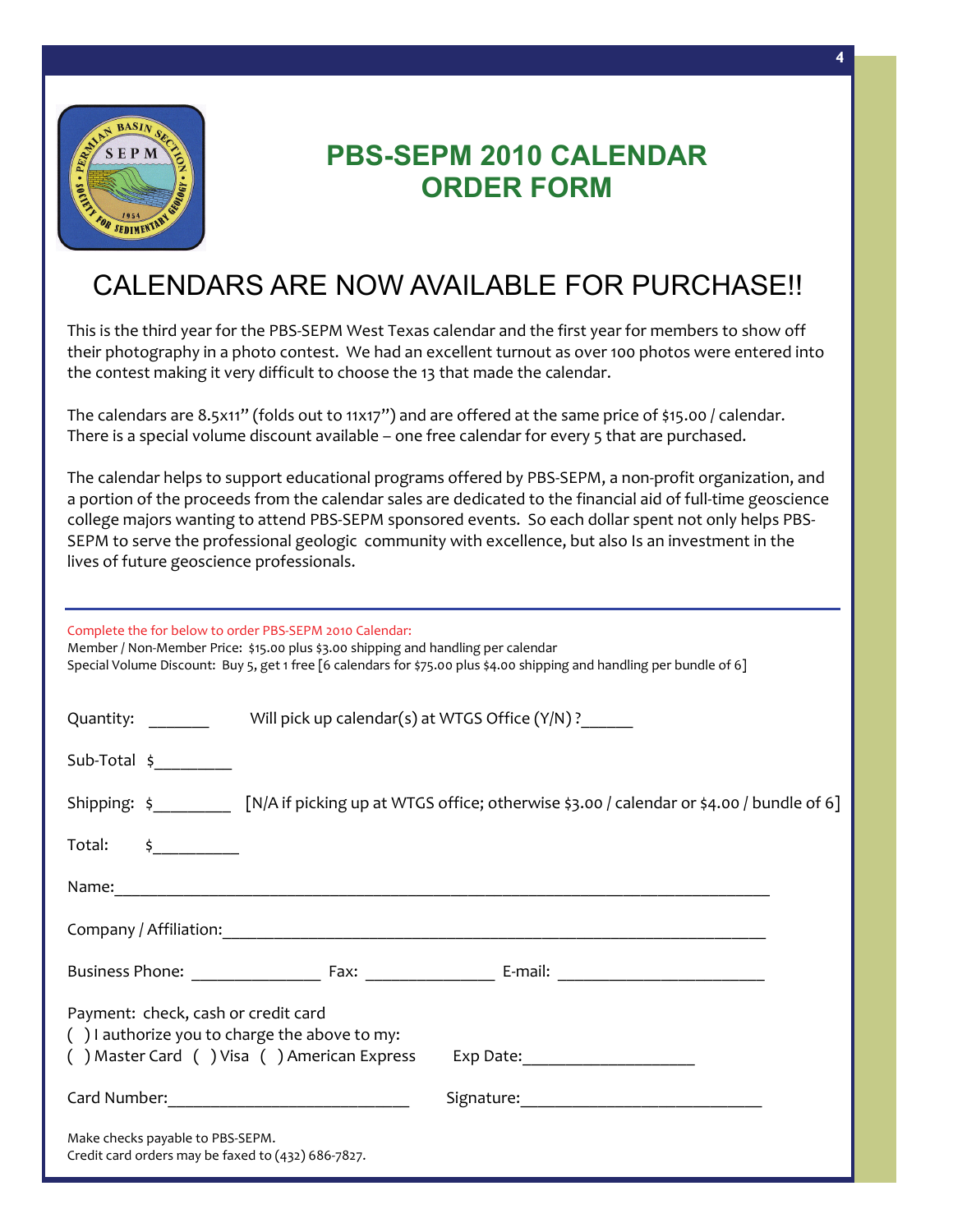# PBS-SEPM Continuing Education Opportunity—



# **Registration Form**

### **ERECORD (SPEAKER)** 2010 PBS-SEPM Continuing Education **EXAMPLE IS A POINT-RECEIVER ACCURACION AND ACCURACION CAPABLE OF ACCUPACION ACCUPACION ACCUPACION ACCUPACION CONTRACTION OF ACCUPACION CONTRACTION OF ACCUPACION CONTRACTION OF ACCUPACION CONTRACTION OF ACCUPACION ACCUPACI ……….**  Introduction to Seismic Fundamentals January 26th, 2010 : 8:30—>11:30 am

"Introduction to Seismic Fundamentals" facilitated by Jay May will provide a basis for understandsensor transmits a digital transmit  $\mathbf{L}_1$  transmitted ground  $\mathbf{L}_2$  and  $\mathbf{L}_3$  cable-based ground network a cable-based ground network a cable-based ground network and  $\mathbf{L}_3$  and  $\mathbf{L}_4$  and  $\mathbf{L}_5$  and ing and using seismic data for the non geophysicist. The course begins with an introduction into seismic data acquisition, processing and interpretation and progresses into a hands—on velocity measurement, tying of seismic data with sonic-log derived synthetics and implications of  $\Omega$  and  $\alpha$  combination of solar parameters and convention of solar panels and conventional battery technology technology technology technology technology technology technology technology technology technology technolog polarity and signal to noise to prospect development. example demonstrating consequences of seismic resolution using the relationship of frequency and

The goal is to provide the participant with simple tools to quickly get a handle on seismic data and  $\mathbb{R}^n$  is potent. eraser. **Enrollment is limited to 35 attendees so register now.** truck to enable source-driven acquisition using multiple vibrator fleets, or explosives. \*\*\*\*\*\*\*\*\*\*\*\*\*\*\*\*\*\*\*\*\*\*\*\*\*\*\*\*\*\*\*\*\*\*\*\*\*\*\*\*\*\*\*\*\*\*\*\*\*\*\*\*\*\*\*\*\*\*\*\*\*\*\*\*\*\*\*\*\*\*\*\*\*\*\*\*\*\*\*\*\*\*\*\*\*\*\*\*\*\*\*\*\*\*\* recognize its potential and limitations. Attendees need to bring a calculator and a pencil with an

# **Cost:** Professional mbr PBS  $$50$  Professional NONMBR PBS  $$40$  Student  $$20$

| Company Affiliation OR School Attending: Manual Account of the Company Affiliation OR School Attending:                                                      |
|--------------------------------------------------------------------------------------------------------------------------------------------------------------|
| Mailing Address: 1988 - 1999 - 1999 - 1999 - 1999 - 1999 - 1999 - 1999 - 1999 - 1999 - 1999 - 1999 - 1999 - 1                                                |
|                                                                                                                                                              |
|                                                                                                                                                              |
| Payment: circle one—Check, Cash or Credit Card : TOTAL ENCLOSED \$                                                                                           |
| Make checks payable to PBS-SEPM:<br>() I authorize PBS-SEPM to charge the above TOTAL to my:<br>() MasterCard () VISA () American Express Expiration Date: ? |
| Signature as it appears on your card: Martin Martin Martin Martin Martin Martin Martin Martin Martin Martin Ma                                               |
| You may mail this form to PBS SEPM at P.O. Box 1595, Midland TX 79702<br>You may FAX your credit card payment and form to: (432) 686-7827                    |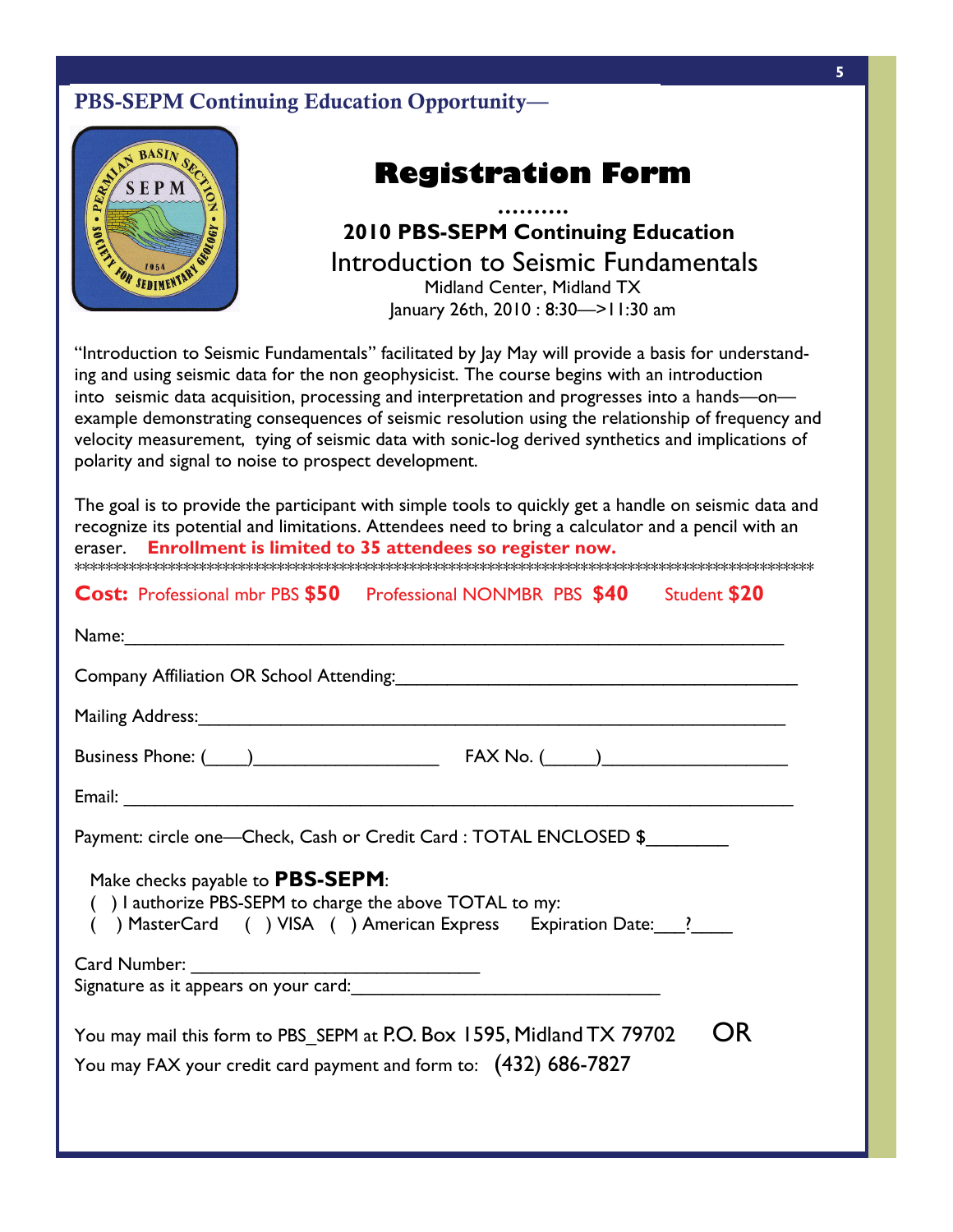# PBS-SEPM Digital Publication Project



# *PBS-SEPM \*DIGITAL\* PUBLICATIONS ORDER FORM*



**This is your opportunity to have the entire PBS-SEPM publication library (1955 – 2007) at your finger tips. There is a fully searchable Table of Contents—find a topic or author just by typing in the word(s). All publications are in Adobe PDF with all major articles being bookmarked, and all the figures are linked in the text for quick reference. Those areas that are off limits to geologists like the Glass Mountains or Sierra Diablos have been written up in these publications. Numerous out-of-print publications and figures and/or plates not published in the original guidebooks are now available in this library.** 

**This includes all publications, even the special publications and coveted core workshops. Can you imagine the hidden treasures you might find? Here is your chance to uncover them in this special three (3) DVD set.** *Buy one or all***.** 

| DVD I - Symposiums & Guidebooks (1955-1989)                                                                                                                                                                                    |                                                 |                                                                                                                |  |  |  |  |  |
|--------------------------------------------------------------------------------------------------------------------------------------------------------------------------------------------------------------------------------|-------------------------------------------------|----------------------------------------------------------------------------------------------------------------|--|--|--|--|--|
| Member-                                                                                                                                                                                                                        |                                                 | \$75.00 plus 8.25% tax and \$5.00 shipping and handling                                                        |  |  |  |  |  |
| Non-Member- \$100.00 plus 8.25% tax and \$5.00 shipping and handling                                                                                                                                                           |                                                 |                                                                                                                |  |  |  |  |  |
|                                                                                                                                                                                                                                |                                                 |                                                                                                                |  |  |  |  |  |
| DVD II - Symposiums & Guidebooks (1990-2007)                                                                                                                                                                                   |                                                 |                                                                                                                |  |  |  |  |  |
| \$75.00 plus 8.25% tax and \$5.00 shipping and handling<br>Member-                                                                                                                                                             |                                                 |                                                                                                                |  |  |  |  |  |
| Non-Member- \$100.00 plus 8.25% tax and \$5.00 shipping and handling                                                                                                                                                           |                                                 |                                                                                                                |  |  |  |  |  |
|                                                                                                                                                                                                                                |                                                 | DVD III - Core Workshops (82, 83, 85, 98) & Special Publications (A, 88-28, 96-39, 84)                         |  |  |  |  |  |
| Member- \$75.00 plus 8.25% tax and \$5.00 shipping and handling                                                                                                                                                                |                                                 |                                                                                                                |  |  |  |  |  |
| Non-Member- \$100.00 plus 8.25% tax and \$5.00 shipping and handling                                                                                                                                                           |                                                 |                                                                                                                |  |  |  |  |  |
|                                                                                                                                                                                                                                |                                                 |                                                                                                                |  |  |  |  |  |
| <b>Entire Set of three DVDs</b>                                                                                                                                                                                                |                                                 |                                                                                                                |  |  |  |  |  |
| Member Price \$200.00 plus 8.25% tax and \$5.00 shipping and handling                                                                                                                                                          |                                                 |                                                                                                                |  |  |  |  |  |
| Non-Member Price \$250.00 plus 8.25% tax and \$5.00 shipping and handling                                                                                                                                                      |                                                 |                                                                                                                |  |  |  |  |  |
|                                                                                                                                                                                                                                |                                                 |                                                                                                                |  |  |  |  |  |
|                                                                                                                                                                                                                                | Name: Company/Affiliation: Company/Affiliation: |                                                                                                                |  |  |  |  |  |
| Mailing Address: National Action of the Contract of the Contract of the Contract of the Contract of the Contract of the Contract of the Contract of the Contract of the Contract of the Contract of the Contract of the Contra |                                                 |                                                                                                                |  |  |  |  |  |
|                                                                                                                                                                                                                                |                                                 |                                                                                                                |  |  |  |  |  |
| Payment: check, cash or credit card                                                                                                                                                                                            |                                                 |                                                                                                                |  |  |  |  |  |
| () I authorize you to charge the above to my:                                                                                                                                                                                  |                                                 |                                                                                                                |  |  |  |  |  |
| () MasterCard () VISA () American Express                                                                                                                                                                                      |                                                 | Exp. Date: The contract of the contract of the contract of the contract of the contract of the contract of the |  |  |  |  |  |
|                                                                                                                                                                                                                                |                                                 |                                                                                                                |  |  |  |  |  |
| <b>Card number:</b>                                                                                                                                                                                                            |                                                 | Signature: National Communications of the Communications of the Communications of the Communications of the Co |  |  |  |  |  |
|                                                                                                                                                                                                                                |                                                 |                                                                                                                |  |  |  |  |  |
| Make checks payable to PBS-SEPM.                                                                                                                                                                                               |                                                 |                                                                                                                |  |  |  |  |  |
|                                                                                                                                                                                                                                |                                                 | Please send registration and payment information: PBS-SEPM, P.O. Box 1595, Midland, Texas 79702                |  |  |  |  |  |
|                                                                                                                                                                                                                                |                                                 |                                                                                                                |  |  |  |  |  |
| For additional information contact: PBS-SEPM office (432) 683-1573.                                                                                                                                                            |                                                 |                                                                                                                |  |  |  |  |  |
|                                                                                                                                                                                                                                |                                                 |                                                                                                                |  |  |  |  |  |
|                                                                                                                                                                                                                                |                                                 |                                                                                                                |  |  |  |  |  |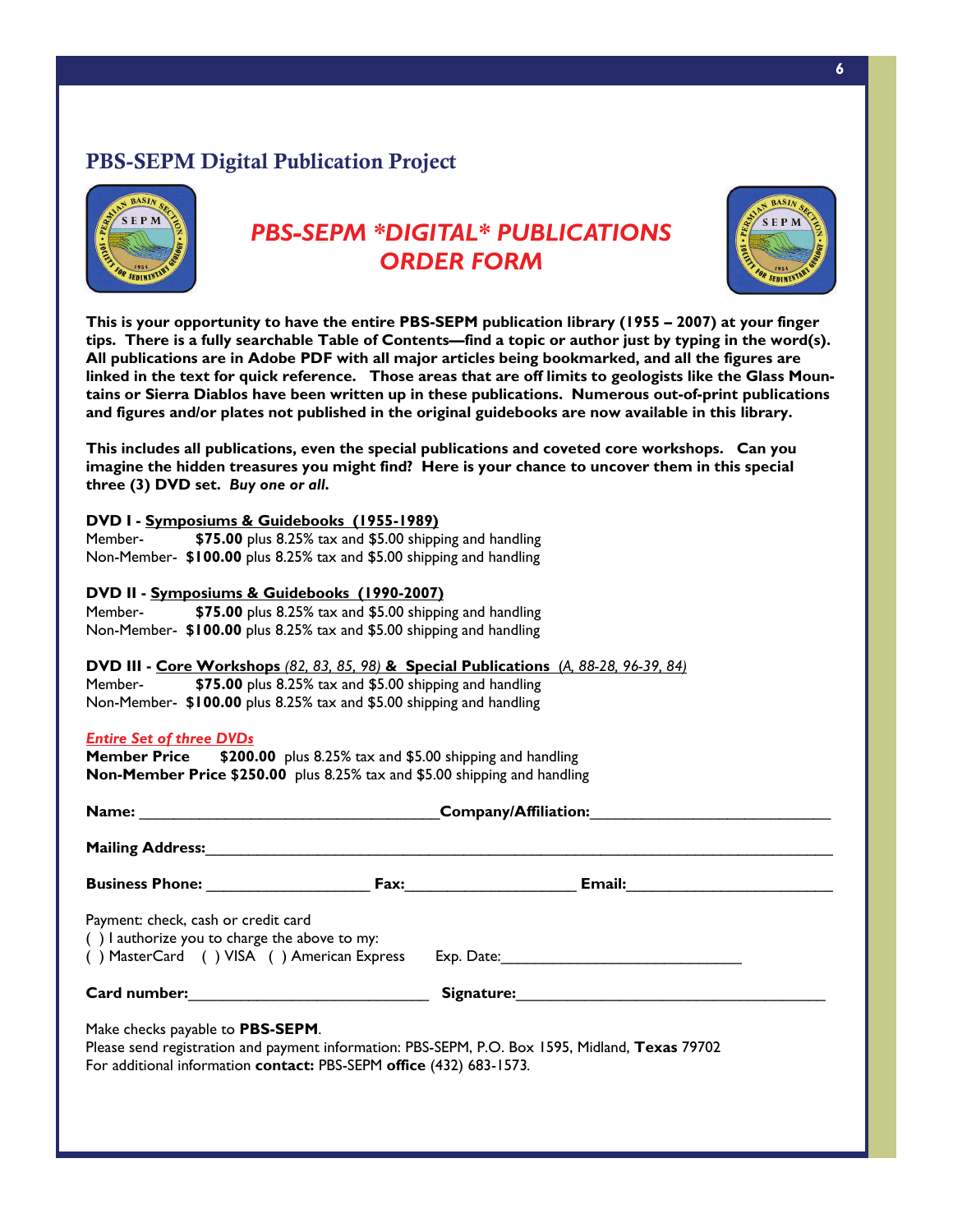

PBS-SEPM P.O. Box 1595 Midland, TX 79702

Phone: 432-683-1573 Fax: 432-686-7827 E-mail: wtgs@wtgs.org

We're on the Web! www.pbs-sepm.org

*" It is not worth an intelligent man's time to be in the majority. By definition, there are already enough people to do that."* 

*G. H. Hardy (1877- 1947) .* 

*" Whenever you find that you are on the side of the majority, it is time to reform* 

*Mark Twain (1835- 1910) .* 

### *Society for Sedimentary Geology*

*PBS-SEPM is the Permian Basin Section of SEPM—the Society for Sedimentary Geology. However, you do not need to be a SEPM member or a geologist to join PBS-SEPM.* 

*Our non-profit society relies upon the efforts of dedicated volunteers to serve the geological community—primarily through educational events. These events include monthly luncheon talks, core workshops, annual field trips, and special geological publications. Thanks to our Education Committee we are involved in MISD 5th grade geology presentations to interest elementary students in pursuing a career in geosciences. We would like to increase our exposure on college campuses—reaching out to future earth scientists through scholarships, discounted memberships, and offering full-time geology students the ability to participate in professional-grade field trips at little to no cost.* 

*If you would like to join PBS-SEPM, you may visit our website (www.pbssepm.org) to learn more about us, discover how to get involved and download a membership form.* 

### Individual Sponsors of PBS-SEPM ( 2009-2010)

Individual sponsors are advertised on the PBS-SEPM website and each Newsletter. Cost is \$85/year. If you are interested in an individual sponsorship opportunity, please call Paula Mitchell for more details at (432) 683-1573.

**MAZZULLO ENERGY CORP.** GEOLOGICAL ADVISORY SERVICES OIL & GAS, URANIUM

Louis J. Mazzullo, President **AAPG Certified Petroleum Geologist #4693** 

19833 West 56th Place<br>Golden, Colorado 80403-2190<br>Phone (303) 384-9668<br>Fax (303) 384-9667<br>Cell: (432) 934-3536

E-mail: Lou@ MazzulloEnergy.com Web: www.MazzulloEnergy.com

# *Your Business Card Could be here*

Your card will be in every newsletter for one year June to May, on the Website, the Power Point shown prior to every luncheon and in the calendar credits.